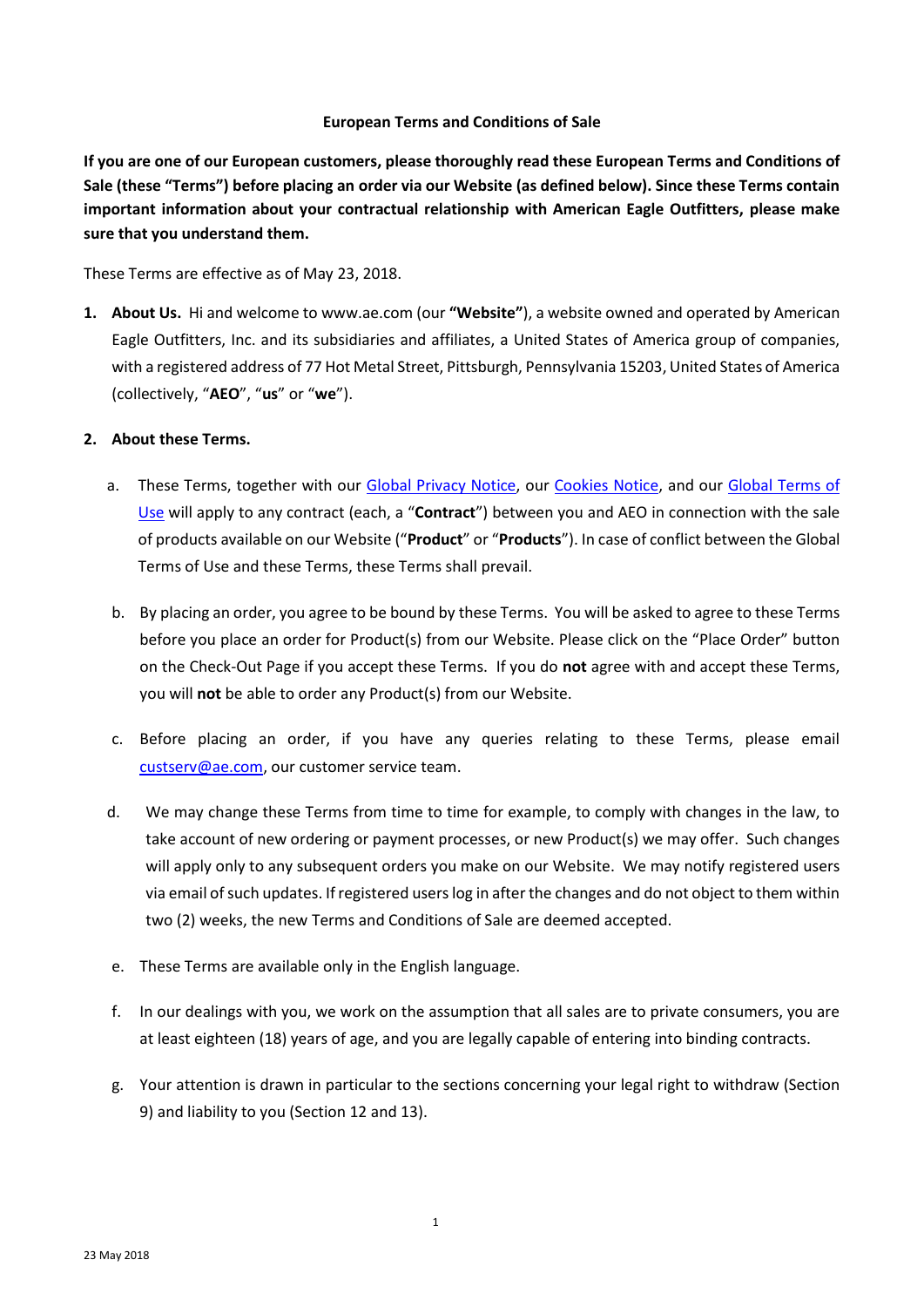### **3. About our Products.**

- a. We have made every effort to display the colours of the Product(s) as accurately as possible. However, as the actual colour you see depends upon your settings and monitor, we cannot guarantee that your monitor's display of any colour will accurately reflect the colour of the Product(s) you receive.
- b. All sizes and measurements are approximate; however, we do make every effort to ensure they are as accurate as possible. Please refer to th[e Size Guidelines](https://www.ae.com/content/help/women-size-chart) for further clarification.
- c. Prices, offers and Product(s) are subject to availability and may change at any time prior to your receipt of the Shipping Confirmation (as defined herein).
- d. **T**he placing of a product on our Website is not an invitation to accept offers for products and is not an offer to sell at the listed price, nor is it binding on us. Please note, we are under no obligation to accept your offer.

# **4. How to Place an Order.**

- a. Ordering from our Website couldn't be easier! Just follow these simple guidelines:
	- i. Find the Product(s) you would like to purchase using the Search box or browsing through our Website.
	- ii. When you are ready to make a purchase, select your size, quantity, colour (if applicable) and click on "add to bag".
	- iii. Continue browsing to add more items to your bag.
	- iv. If you are satisfied with the Product(s) in your bag, then simply click on the bag icon to checkout.
		- I. Please note, you do **not** need to have an account or be registered to shop our Website, but if you do, you'll find that it makes shopping with us easier and faster.
		- II. If you do have an account with AEO (an "**Account**"), your details will be saved securely in My Account for you to easily review and/or revise.
		- III. Also, information that you submit to My Account will be handled in accordance with our [Global Privacy Notice.](https://www.ae.com/content/help/privacy-notices)
	- v. Once in the checkout process, please fill in the requested details, including your preferred shipping method, the billing and shipping addresses, your payment information, etc. Also, please double-check that the billing address you provide is the one associated with your selected payment method.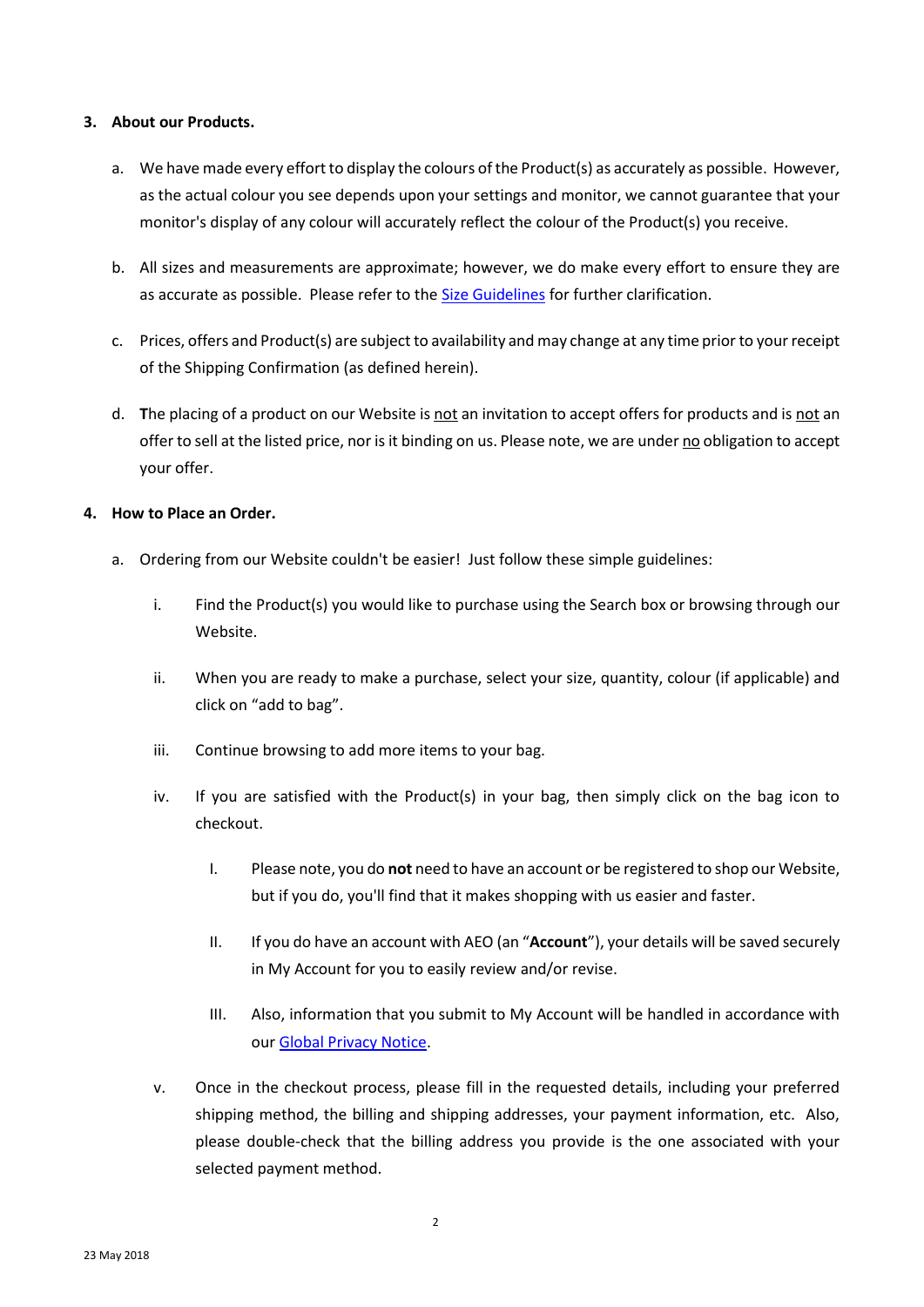- vi. Before proceeding, please review your order, and, if applicable, enter any promotion code.
- vii. If you are satisfied that the order is correct, please **click**:
	- I. "I Accept" relating to these Terms; and
	- II. "Order" (with the obligation to Pay).
- viii. Once those steps are completed, you will receive an order confirmation number, which we recommend you write down.
	- I. If you have an Account, details of your order will appear in My Account.
	- II. If you do **not** have an Account and desire to save your order details in an Account, you will be given the opportunity to create an account by selecting a password. For additional information regarding creating an Account, please see our [Global Terms of](https://www.ae.com/content/help/terms-of-use)  [Use.](https://www.ae.com/content/help/terms-of-use)
- ix. Also, we will send you an order confirmation email (each, an "**Order Confirmation**") to confirm that we are processing your order. Once you receive your Order Confirmation, we will **not** be able to make any changes to the delivery address you provided.
- x. **A Contract will be formed only when we send you a Shipping Confirmation.** A "**Shipping Confirmation**" is an additional email that we send once your order has been shipped. Such email notifies you of our acceptance of your order and the completion of the Contract between you and AEO.
- xi. If for any reason we cannot provide you with a Product in your order, you will be contacted by email and a refund will be issued for the amount you paid for such Product, including any relevant delivery charges paid if the order contained only that Product.
- xii. If any Product in your order is listed at an incorrect price, due to (for example) an error on our part, we will notify you of the error and refund you for the price you paid for the Product, including any relevant delivery charges paid if the order contained only that Product. Please note, in this situation, we will **not** ship the Product to you.
- **5. Returns Policy.** Returns of Product(s) shall be in accordance with our **Returns Policy**. Please note, in addition to our [Returns Policy,](https://www.ae.com/content/help/return-policy) please see Section 9 (regarding your right to cancel an order) and Section 10 (regarding your right to return a Faulty Product, defined below), herein.
- **6. Your Personal Information.** We use your personal information only in accordance with ou[r Global](https://www.ae.com/content/help/privacy-notices)  [Privacy Notice.](https://www.ae.com/content/help/privacy-notices) Please read this document carefully and do not hesitate to contact us at [privacy@ae.com](mailto:privacy@ae.com) with any questions or inquires.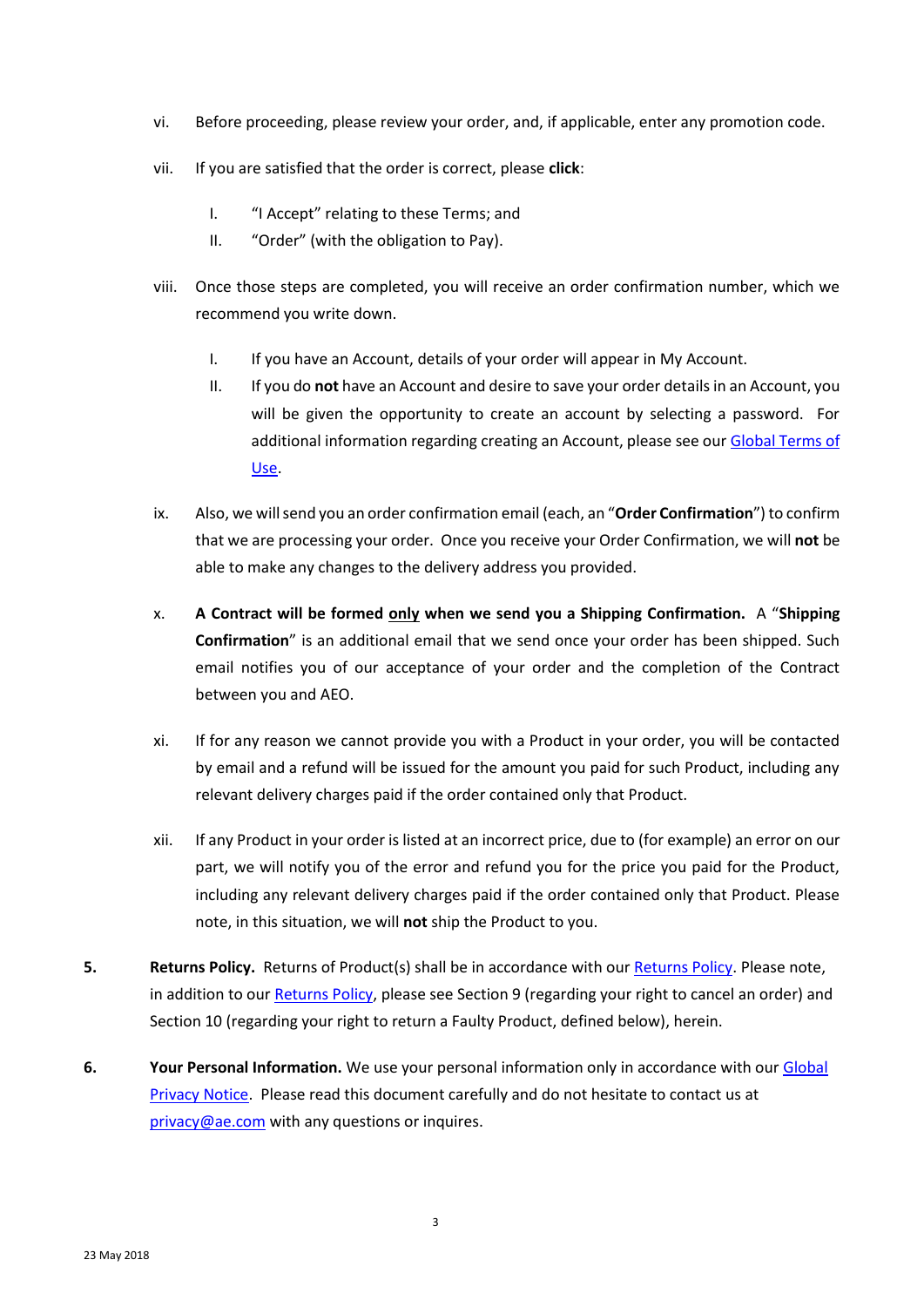### **7. Delivery and Title.**

- a. We aim to ship Product(s) to you as soon as possible, but we cannot provide an exact delivery date. Instead, we will include an estimated delivery date within your Shipping Confirmation.
	- i. For additional information relating to estimated delivery costs and time, please refer to our [Returns Policy.](https://www.ae.com/content/help/return-policy)
- b. Orders placed on our Website are fulfilled within the estimated delivery period set out in your Shipping Confirmation, unless there is an Event Outside of our Control (as defined in Section 14 below). If this occurs, we will contact you with a revised estimated delivery date.
- c. In circumstances where the Product(s) in your order are not delivered within the estimated delivery period provided in your Shipping Confirmation (and we did not contact you with a revised estimated shipping date arising from an Event Outside of our Control), you will be entitled to treat such Contract as having come to an end.
	- i. In such instances, you may return such Product(s) which have been delivered late and receive a full refund, including reasonable shipping return costs which you may incur.
- d. Title of Products will pass to you once we have received payment in full, including all applicable delivery charges. We may cancel the Contract between us if payment is not received from you in full, in cleared funds, after delivery of all the Products.
- e. If you have any other questions about your order, shipping and/or delivery, please visit our *Help* [Section.](https://www.ae.com/content/help/home)

# **8. Payment.**

The price for each Product is set out on our Website. Your Shipping Confirmation will confirm the price(s) payable by you for the selected product(s).

Acceptance by us of any payment made by you in connection with any products does not constitute our acceptance of your order and a legally binding contract is not formed until you receive a shipping confirmation. And, we are not obligated to supply Product(s) to you until then. Please see Section 4 above for additional information regarding acceptance of an order.

# **9. Your Legal Right to Withdraw from the Contract**

#### **Right of withdrawal**

a. Without any explanation, you have a right to cancel an order or part of an order within fourteen (14) days. Such cancellation period begins when you have received all of the Products within your order, and it ends fourteen (14) days from that date (the "**Cancellation Period**").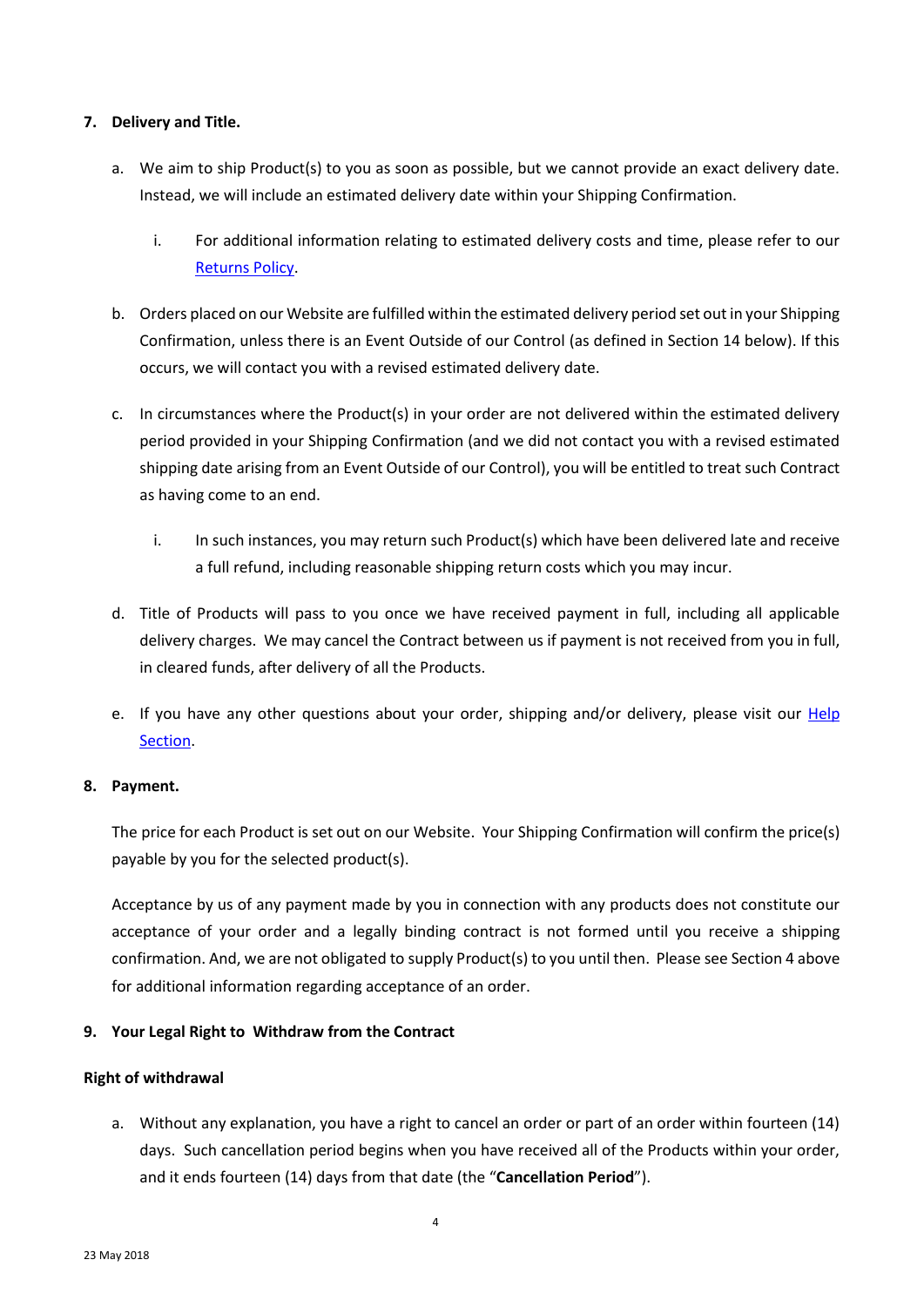- b. You will be considered to have received your order when all of the Products within your order come into your physical possession or the physical possession of a third party indicated by you.
- c. If you choose to cancel, you must clearly inform us of your decision during the Cancellation Period. To make the process easier, we have attached a model cancelation form (attached as Schedule 1) (the "**Sample Form**"). Please note, you do **not** need to use the Sample Form to cancel; we have provided it for your convenience. To effectively cancel your order or part of your order, you must clearly communicate your desire to cancel to [custserv@ae.com](mailto:custserv@ae.com) detailing the information requested in the Sample Form.
- d. You must send such Product(s) back to us pursuant to our [Returns Policy.](https://www.ae.com/content/help/return-policy) Additionally, you will bear the direct cost of returning the Product(s) to us. We suggest that you obtain proof of postage in relation to any such returns.
- e. If we do not receive your cancelled and returned Product(s), we may (at our discretion) arrange to collect it from you at your cost.

You must return all cancelled Product(s) without undue delay; meaning not later than fourteen (14) days from the date on which you communicated to us your cancellation. Such criterion is satisfied if the return shipment is post-marked prior to the expiration of such fourteen (14) day period.

# *Effects of Cancellation*

- a. If you cancel:
	- i. An entire order, any money you have paid, including the cost of standard delivery (for our delivery of the order to you), will be reimbursed to you.
	- ii. A portion of an order, any money you have paid for such item(s) will be reimbursed to you. Additionally, the cost of standard delivery (for our delivery of the order to you) for the entire order will be pro-rata allocated to each item within the order, and you will be reimbursed for the pro-rata amount of standard delivery allocated to the item(s) you have elected to cancel.
- b. Please note, if you elect expedited shipping, those costs will **not** be reimbursed to you.
- c. For cancellation reimbursements, we will make the reimbursement without undue delay, and not later than:
	- i. Fourteen (14) days after we receive your cancelled and returned item(s);
	- ii. Fourteen (14) days after the day you provide evidence that you have returned the purchased goods; or
	- iii. If you cancel before we ship your order, fourteen (14) days after the day on which we are informed about your decision to cancel such order.

5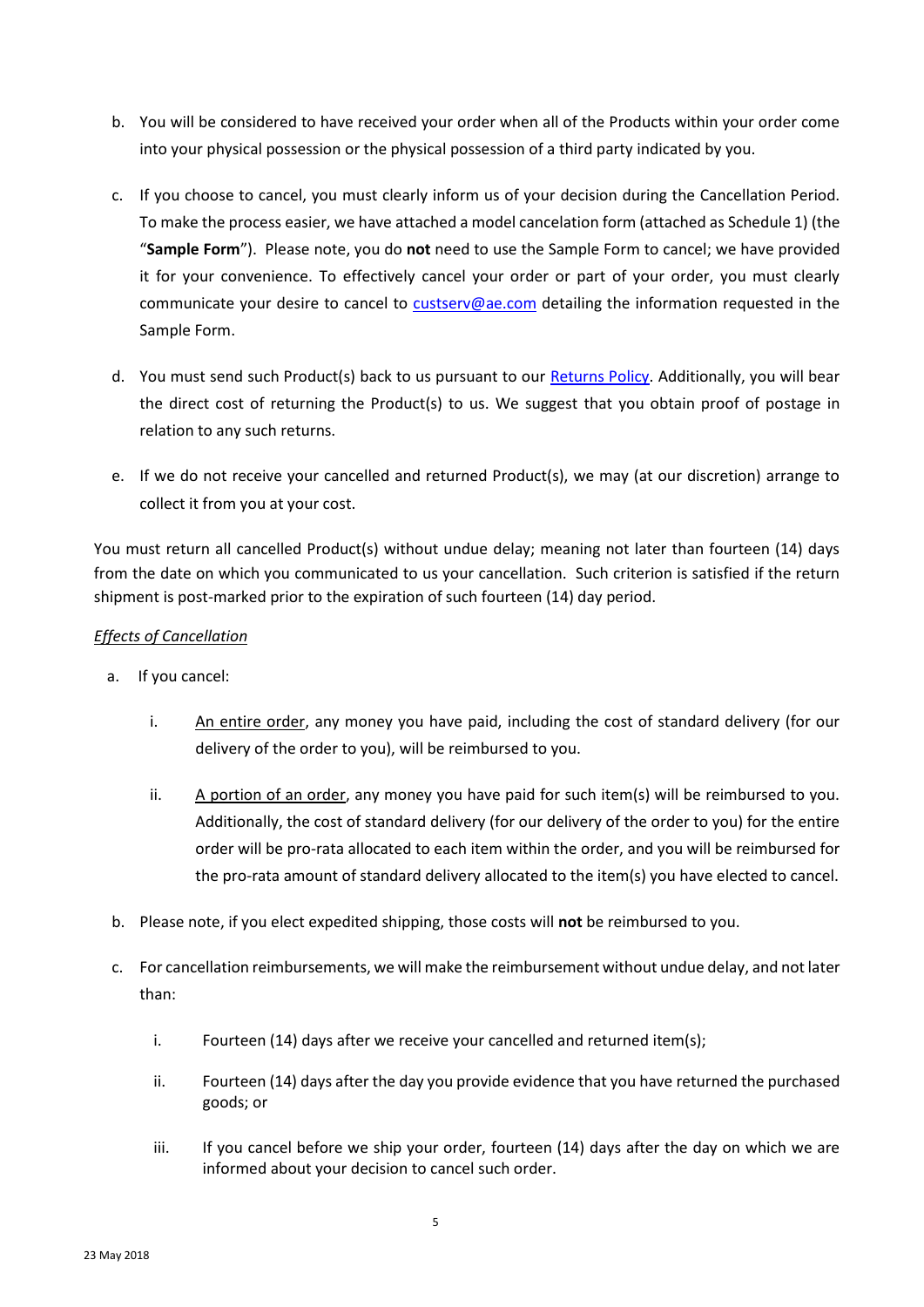- d. We will make the reimbursement using the same means of payment as you used for the initial transaction unless expressly agreed otherwise, and in any event, you will not incur any fees as a result of such reimbursement.
- e. If the cancelled and returned Product(s) is/are unnecessarily handled in any way, we may make a deduction from the reimbursement amount due to the Product's loss in value. You are liable only for any diminished value of such Product resulting from the handling other than what is necessary to establish the nature, characteristics and functioning of the Product(s) you received.
- f. Returns outside the brief Withdrawal Period are handled pursuant to our [Returns Policy.](https://www.ae.com/content/help/return-policy)
- g. Details of your legal right to withdraw and an explanation of how to exercise it may also be provided in the Shipping Confirmation.

### **10. Mistake, Faulty, Damaged or Mis-Described Products.**

- a. We are under a legal obligation to ensure that we supply Products which are in conformity with the terms of the Contract between us.
- b. As a consumer, you have legal rights under your local laws in relation to Products that are not in conformity with the terms of the Contract (such as a Product which is faulty, damaged, unfit or not described properly) (a "**Faulty Product**"). These legal rights are not affected by the contents of these Terms, except that your right to reduction of the price of the Faulty Product is excluded.
- c. Upon our receipt of your returned Faulty Product(s), we will examine it/them to determine any issues or fault. If the Product is found to be incorrect, defective or damaged, we will either at your request (i) send you the same Product if still available, or (ii) if not available, and if you indicate that you want a refund, refund the price of the Product, the shipping charges you have paid to receive such Faulty Product(s), and shipping charges you have paid to return such Faulty Product(s).
- d. Please note, if a Faulty Product was sent to you with other Product(s) that you are not returning, we will only refund your initial shipping costs pro rata.

#### **11. Refunds.**

- a. Refunds will be made in accordance with either paragraphs 4, 9 or 10 above, depending upon your reason for returning the Product(s).
- b. All refunds will be made using the original payment method.
- c. Please note, it can take between five (5) and seven (7) working days for the funds to return to your account, which is dictated by your bank and completely out of our control.

# **12. Our Liability to You.**

a. Our liability for damages due to slight negligence, regardless of the legal reason, is limited as follows: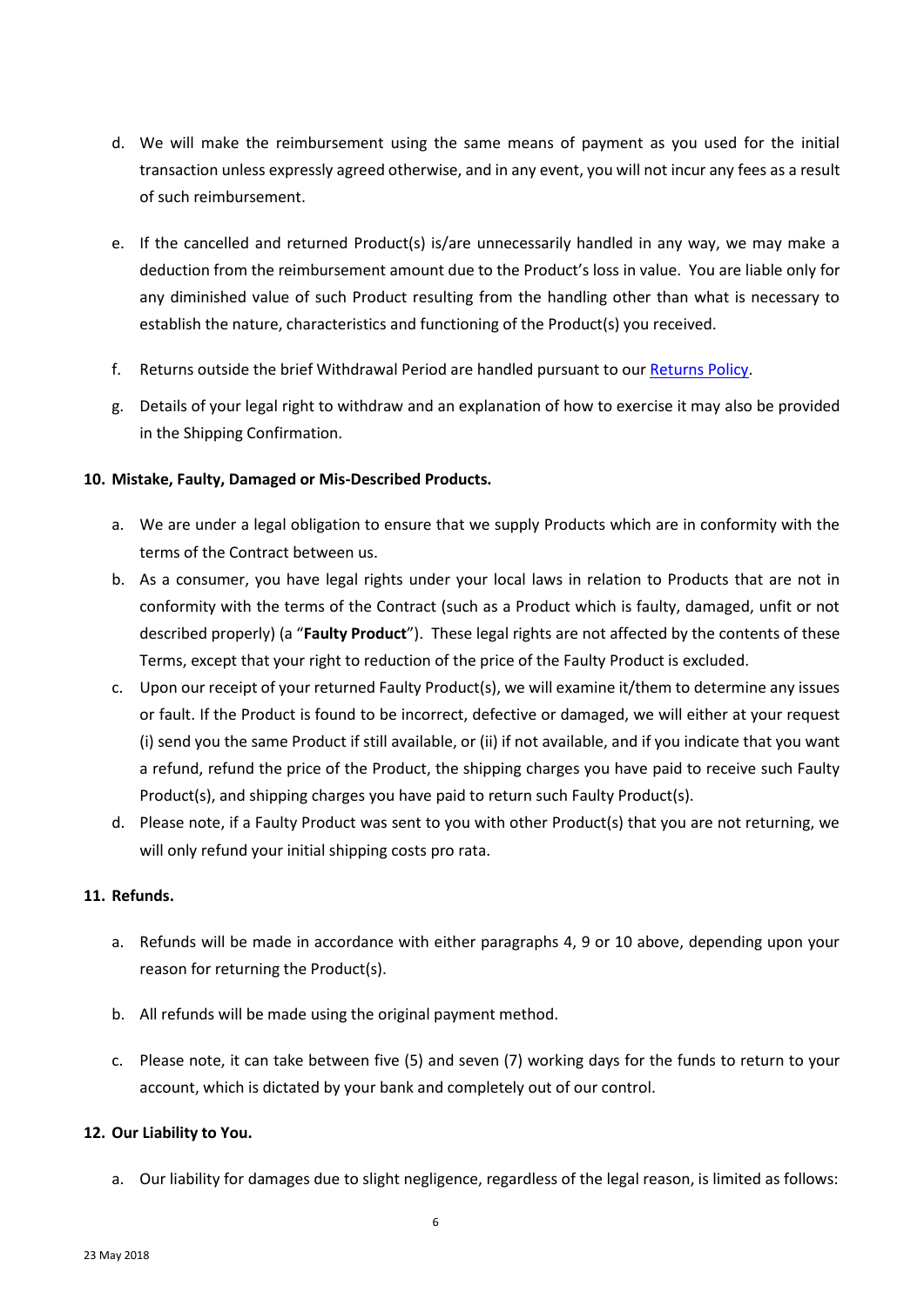(i) we shall be liable for breach of essential obligations arising from the contractual obligation in the amount limited to the foreseeable damages typical for this type of contract;

(ii) Otherwise, we are not liable for slight negligence.

- b. In any case, our maximum liability to you due to slight negligence for any loss or damage under these Terms shall be limited to the total price of your order.
- c. The aforementioned limitations of liability do not apply in cases of intent, gross negligence, mandatory liability (in particular under the applicable Product Liability Act) or in cases of culpably caused damage resulting from injury to life, limb and health.
- d. You are obligated to take appropriate measures for damage prevention and mitigation.

# **13. Events Outside Our Control.**

- a. We will **not** be liable or responsible for any failure to perform, or delay in performance of, any of our obligations under a Contract that is caused by an Event Outside Our Control.
- b. An "**Event Outside Our Control**" means any act or event beyond our reasonable control, including without limitation strikes, lock-outs or other industrial action by third parties, civil commotion, riot, invasion, terrorist attack or threat of terrorist attack, war (whether declared or not) or threat or preparation for war, fire, explosion, storm, flood, earthquake, subsidence, epidemic or other natural disaster, or failure of public or private telecommunications networks, denial of service or hacker attacks, or impossibility of the use of railways, shipping, aircraft, motor transport or other means of public or private transport.
- c. If an Event Outside Our Control takes place that affects the performance of our obligations under a Contract:
	- i. we will contact you as soon as reasonably possible to notify you; and
	- ii. our obligations under a Contract will be suspended and the time for performance of our obligations will be extended for the duration of the Event Outside Our Control.
- d. Where the Event Outside Our Control affects our delivery of Products to you, we will arrange a new delivery date with you after the Event Outside Our Control is over.

# **14. Additional Important Terms and Information.**

- a. We may transfer our rights and obligations under a Contract to another organisation, but this will not affect your rights or our obligations under these Terms.
- b. Each Contract is between you and us. No other person shall have any rights to enforce any of its terms.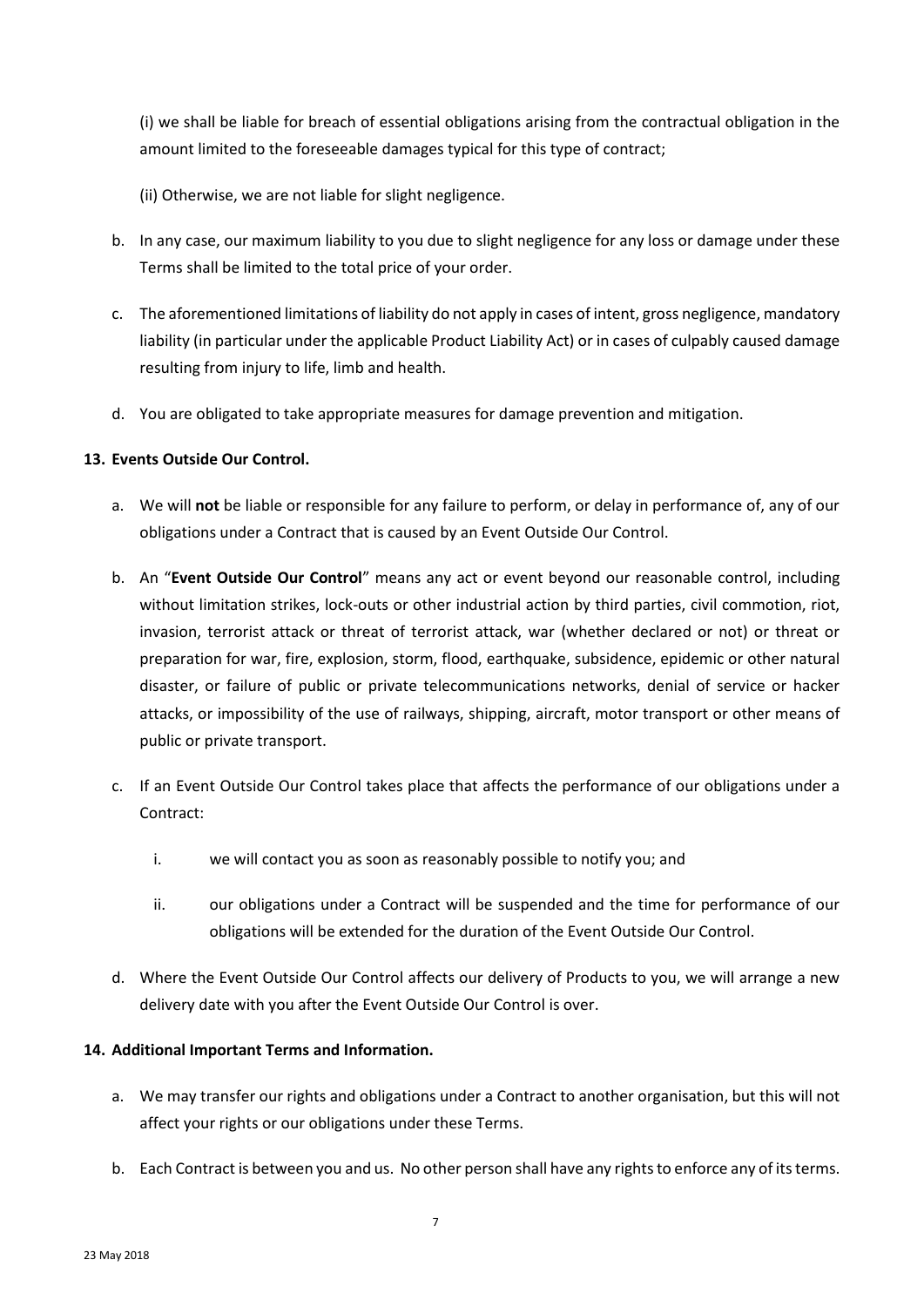- c. Each of the Sections and paragraphs of these Terms operate separately. If any court or relevant authority decides that any of them are unlawful or unenforceable, the remaining Sections and paragraphs will remain in full force and effect.
- d. If we fail to insist that you perform any of your obligations under these Terms or if we do not enforce our rights against you, or if we delay in doing so, that does not mean that we have waived our rights against you and does not mean that you do not have to comply with those obligations. If we do waive a default by you, we will do so expressly and only in writing, and that does not mean that we will automatically waive any later default by you.
- e. These Terms are governed by the laws of the United States of America. This means a Contract for the purchase of Products through our Website and any dispute or claim arising out of or in connection with it will be governed by US law insofar as these comply with EU consumer protection requirements. If US law does not provide an adequate level of consumer protection or does in any other way not comply with requirements of EU laws, EU regulations and the laws of your resident Member State shall be applicable additionally.

# **15. Complaints Procedure.**

- a. In the event that we fail to meet our high standards of customer service, please do not hesitate to contact us at [custserv@ae.com.](mailto:custserv@ae.com)
- b. Please put your complaint in writing and send it to us by post to American Eagle Outfitters at 77 Hot Metal St., Pittsburgh PA, 15203, United States.
- c. We do not participate in dispute resolution proceedings before a consumer arbitration board.